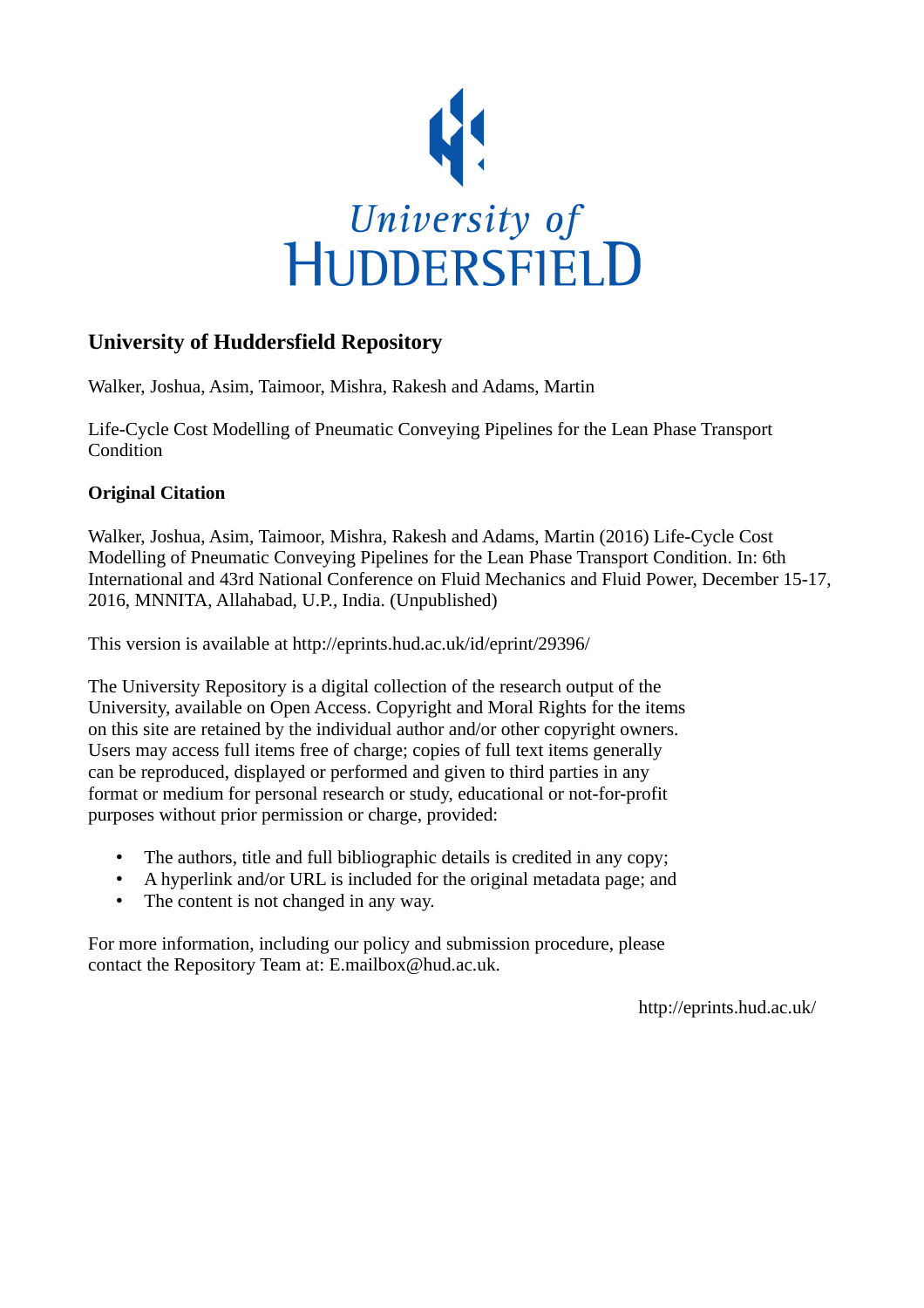## **FMFP2016–PAPER NO.**

| Life-Cycle Cost Modelling of Pneumatic Conveying Pipelines for the |  |
|--------------------------------------------------------------------|--|
| <b>Lean Phase Transport Condition</b>                              |  |

| Joshua Walker              | <b>Taimoor Asim</b>        | Rakesh Mishra              | <b>Martin Adams</b>          |
|----------------------------|----------------------------|----------------------------|------------------------------|
| University of Huddersfield | University of Huddersfield | University of Huddersfield | <b>HR Blowers</b>            |
| Queensgate, Huddersfield,  | Queensgate, Huddersfield,  | Queensgate, Huddersfield,  | Bridge Mills, Holmfirth,     |
| UK, HD1 3DH                | UK, HD1 3DH                | UK, HD1 3DH                | UK, HD9 3TW                  |
| U1163540@hud.ac.uk         | t.asim@hud.ac.uk           | r.mishra@hud.ac.uk         | sales.mastercraft@virgin.net |

## **Abstract**

Determination of the pressure requirements, volumetric flow rate and optimal pipeline diameter is key to selecting a compressor for dilute-phase conveying. Thus, a new methodology has been developed for determining these attributes for pneumatic conveying systems. There are two key costs involved in the design of pneumatic conveying pipelines, i.e. operational cost and capital cost. The methodology calculates these costs and formulates the optimal pipeline diameter based on the minimum conveying costs plus capital cost. This methodology displays the relationship between pressure drop and volumetric flow rate for the conveying costs. This will also allow for an optimal life cycle cost prediction.

*Keywords: Pneumatic Conveying; Life Cycle Cost; Pressure Drop*

#### **I. INTRODUCTION**

Pneumatic Conveying is the transportation of materials through piping systems using pressurised air. Dilute phase transportation is the primary method of pneumatic conveying and accounts for 70% of systems [1]. The key characteristic of dilute phase systems is that the bulk solids are suspended in the air stream when conveyed. Typical dilute phase systems utilise low pressure and high velocity to move low particle concentrations. However, dilute phase systems are inefficient in transporting bulk solids.

The key to designing an efficient system is selecting the correct compressor for the duty, which is crucial as inappropriate compressor selection can lead to blockages and large unnecessary running costs.

The most accurate method for designing dilute phase systems is to use experimental data in a number of scaling equations. However, this is not always accessible to system designers around the world. Using theoretical calculations, it is possible to predict how pipeline layout can affect the cost of pneumatic conveying systems. In the present study, a critical review of the different theoretical calculations has been carried out to be utilised in the prediction of optimal pipeline design parameters.

## **II. THEORETICAL PREDICTIONS**

This section of the study describes how existing methods are used to predict the pressure drop and the volumetric flow rate requirements in pneumatic conveying pipelines. The methodology will then be developed for optimal pipeline selection.

## **A. Saltation Velocity, Air Volumetric Flow Rate and Solid Loading Ratios**

To calculate the saltation velocity (minimum velocity for holding the particles in suspension) whilst being conveyed, a methodology was developed by Rizk [2] based on empirical correlations. Research suggests that this methodology is the most accurate for predicting saltation velocity when compared to other existing methodologies (Gomes and Amarante Mesquita) [3]. The saltation velocity  $(u<sub>sub</sub>)$  is expressed by Rizk as:

$$
u_{salt} = \left(\frac{4 \dot{m}_p 10^a g^{b/2} D^{(b/2)-2}}{\pi \rho_g}\right)^{\frac{1}{b+1}}
$$
(1)

where the saltation velocity is calculated using the particle mass flow rate  $(m_p)$ , gravitational acceleration (g), pipe diameter (D), gas density  $(\rho_g)$  and the particle size factors determined on the particle size (x) as:

$$
a = 1440x + 1.96
$$
  

$$
b = 1100x + 2.5
$$

A sufficient safety factor of 1.5 times the saltation velocity is more than adequate to ensure that the particles do not fall out of suspension. This factor of safety is known as the superficial gas velocity (u). The minimum required gas volumetric flow rate  $(v<sub>g</sub>)$  inside the pipe can then be calculated by multiplying the superficial gas velocity by the cross sectional area of the pipe (A). In order to calculate the Free Air Delivered (FAD), the mass flow rate of the gas needs to be calculated as:

$$
\dot{m}_g = \frac{p \dot{v}_g}{RT} \tag{2}
$$

Eq.2 uses the volumetric flow rate  $(\dot{v}_g)$  of the gas, the pressure in the line  $(p)$ , the specific gas constant  $(R)$  and the temperature (T) in the line to calculate the mass flow rate of the gas. Using the mass flow rate of the gas, the FAD volumetric flow rate of the gas can be calculated as: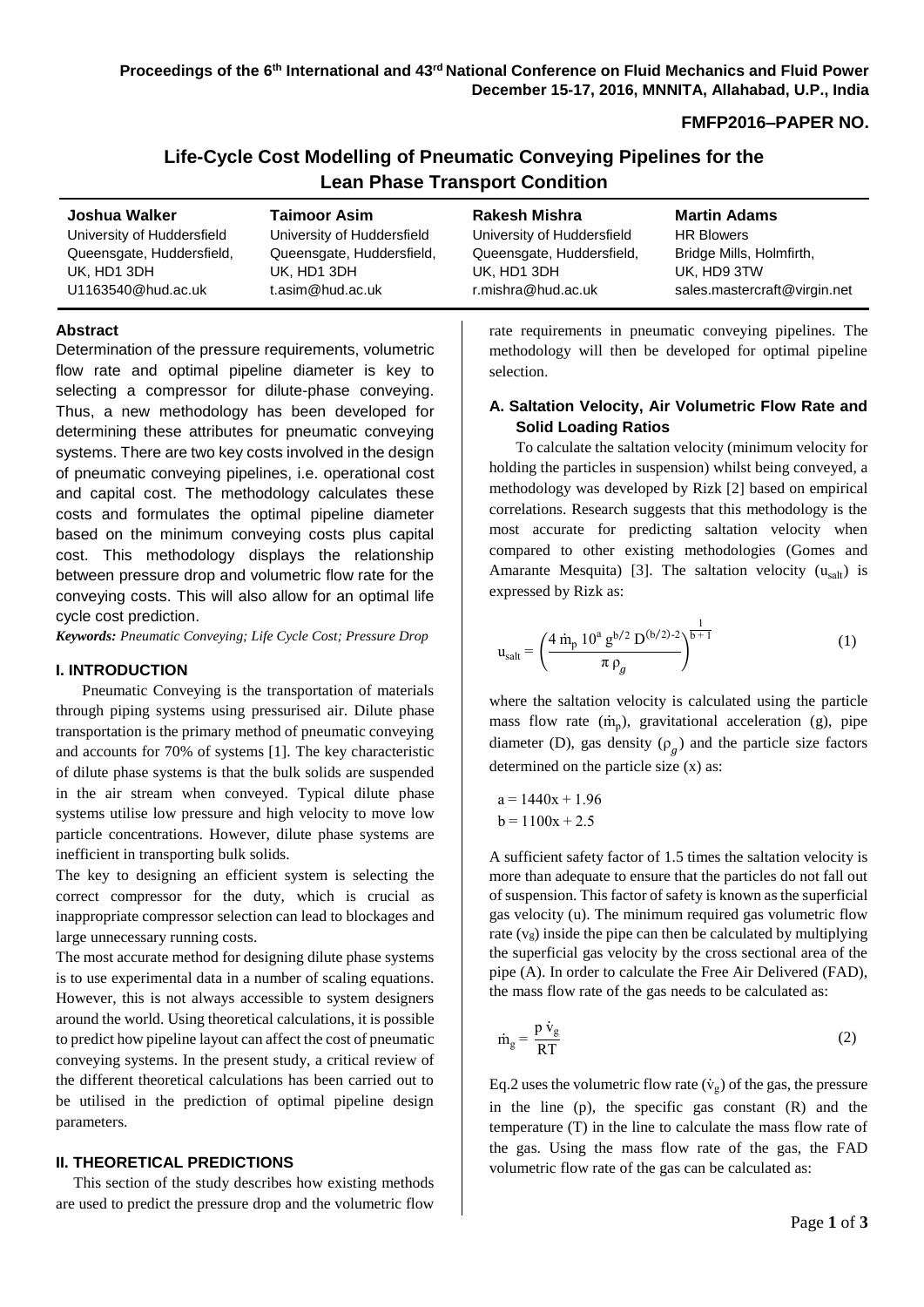$$
\dot{v}_g \text{FAD} = \frac{\dot{m}_g \text{R T}_{atm}}{P_{atm}} \tag{3}
$$

Eq.3 uses the mass flow rate of the gas, the specific gas constant, atmospheric temperature and atmospheric pressure ( $T_{atm}$  and  $P_{atm}$ ) to calculate the FAD volumetric flow rate of the gas. The Solid Loading Ratio (SLR) can be calculated by dividing the mass flow rate of the solid phase with the mass flow rate of the gas. The maximum SLR can be used to validate a dilute phase system. It is recommended that dilute phase systems are limited to a maximum of 15 SLR as over this value particles start falling out of suspension, thus blocking the pipeline.

#### **B. Pressure Drop Calculations**

The total pressure drop in a pipeline comprises of pressure drop in horizontal pipes, vertical pipes and pipe fittings, such as pipe bends etc. The net force acting on the pipe contents is equal to the rate of increase of momentum of its contents. Thus, the net force (comprising of the pressure force, gas-wall friction, solid-wall friction, gravitational force) is equal to the rate of increase of momentum of gas and solids [4]. Thus can be expressed in terms of gas density, particle density  $(\rho_p)$ , voidage  $(\varepsilon)$ , superficial gas velocity gas

 $(u_g)$ , superficial particle velocity  $(u_p)$ , gas friction factor  $(f_g)$ , particle friction factor  $(f_p)$ , gravitational acceleration, length of pipe run (L) and diameter of pipe as below in Eq.4:

$$
p_1 - p_2 = \frac{1}{2} \varepsilon \rho_g u_g^2 + \frac{1}{2} (1 - \varepsilon) \rho_p u_p^2 +
$$
  
\n
$$
2 f_g \rho_g \varepsilon u_g^2 \frac{L}{D} + 2 f_p \rho_p (1 - \varepsilon) u_p^2 \frac{L}{D} +
$$
  
\n
$$
\rho_p L (1 - \varepsilon) g \sin \theta + \rho_f L \varepsilon g \sin \theta
$$
\n(4)

The pressure drop calculated using Eq.4 can be differentiated into its constituents, as shown in Table.1.

| $($ $\Gamma$ | $\frac{1}{2} \varepsilon \rho_{\rm g} U_{\rm g}^2$            | Pressure drop due to gas acceleration              |
|--------------|---------------------------------------------------------------|----------------------------------------------------|
| (II)         | $\frac{1}{2}(1-\epsilon)\rho_p U_p^2$                         | Pressure drop due to particle acceleration         |
| (III)        | $2 f_g \rho_g \varepsilon U_g^2 \frac{L}{D}$                  | Pressure drop due to gas-to-wall friction          |
| (IV)         | 2 f <sub>p</sub> ρ <sub>p</sub> (1 - ε) $U_p^2$ $\frac{L}{D}$ | Pressure drop due to solids-to-wall<br>friction    |
| (V)          | $\rho_{\rm p}$ L (1 - $\varepsilon$ ) g sin $\theta$          | Pressure drop due to the static head of<br>solids  |
| (VI)         | $\rho_f$ L $\varepsilon$ g sin $\theta$                       | Pressure drop due to the static head of<br>the gas |

**Table 1: Pipeline pressure loss equation breakdown**

Some of these equations may be omitted when calculating for pressure drop in either vertical or horizontal pipe. For example, equations (V) and (VI) can be omitted from the horizontal pipe pressure loss calculations as there should be no static head losses. Equations (I) and (II) can be omitted in the vertical pipe sections as assumptions are made that the material is dispensed in the horizontal pipe, therefore, there should be no losses due to the acceleration of the material in vertical sections. In reality, the acceleration occurs after bends, however, this shall be predicted by scaling the vertical

pipe pressure loss. Hence, pressure drop in horizontal and vertical pipes, and in pipe bends, can be computed as:

$$
\Delta p_{\text{Horizontal}} = \frac{1}{2} \varepsilon \rho_{g} u_{g}^{2} + \frac{1}{2} (1 - \varepsilon) \rho_{p} u_{p}^{2} +
$$
  
2 f<sub>g</sub> \rho<sub>g</sub> \varepsilon u<sub>g</sub><sup>2</sup> \frac{L\_{H}}{D} + 2 f\_{p} \rho\_{p} (1 - \varepsilon) u\_{p}^{2} \frac{L\_{H}}{D} (5)

$$
\Delta p_{\text{Vertical}} = 2 f_{g} \rho_{g} \varepsilon u_{g}^{2} \frac{L_{V}}{D} + 2 f_{p} \rho_{p} (1 - \varepsilon) u_{p}^{2} \frac{L_{V}}{D} +
$$
  
\n
$$
\rho_{p} L_{V} (1 - \varepsilon) g \sin \theta + \rho_{g} L_{V} \varepsilon g \sin
$$
 (6)

$$
\Delta p_{\text{Bend}} = \frac{\text{No. of Bends} \cdot 7.5 \cdot \Delta p_{\text{Vertical}}}{L_{\text{V}}} \tag{7}
$$

Using the pressure loss and volumetric flow rate, the power consumption of the system can be calculated [5].

#### **III. COST OF POWER CONSUMPTION**

To calculate the cost of power consumption in a pipeline (also known as operational cost) for a range of pipe diameters, the volumetric flow rate and the pressure need to be calculated for each diameter using the calculations from sections 2A and 2B. Thus, the power consumption can be computed using:

$$
P = \frac{p\dot{v}_g \text{FAD}}{\eta} \tag{8}
$$

where P is the Power required for the flow to take place at a given pressure multiplied by the volumetric flow rate of the material over η the volumetric efficiency of the compressor. To calculate the cost of the power consumption the power needs to be converted from Watts to kWh. Thus by knowing the energy consumption in kWh, and the average cost per unit kWh, the cost of power consumption can be calculated.

## **IV. COST OF PIPE MATERIAL**

The cost of the piping material (also known as the manufacturing cost) can be computed as:

$$
C_{\text{Mannf}} = \frac{C_2 \pi D t \gamma_p}{\dot{v}_g} \tag{9}
$$

Agarwal and Mishra [6] have expressed the pipe manufacture cost in terms of the net cost of pipe per unit weight of material (C<sub>2</sub>), the specific weight of pipe material ( $\gamma_p$ ), the pipe diameter, the pipe wall thickness (t) and the gas volumetric flow rate. The pipe wall thickness can be calculated using a coefficient  $(C_c)$ , (which is dependent on the operating pressure within the pipeline) multiplied by the pipe diameter.

#### **V. COST OF COMPRESSOR**

The cost of the compressor can be calculated using the FAD volumetric flow rate requirement as this is the determining factor for the size of a compressor. However, the relationship between pipe diameter and compressor cost can be predicted using:

$$
\dot{v}_g \text{FAD} < 4000 \, \text{m}^3/\text{hr} \tag{11}
$$